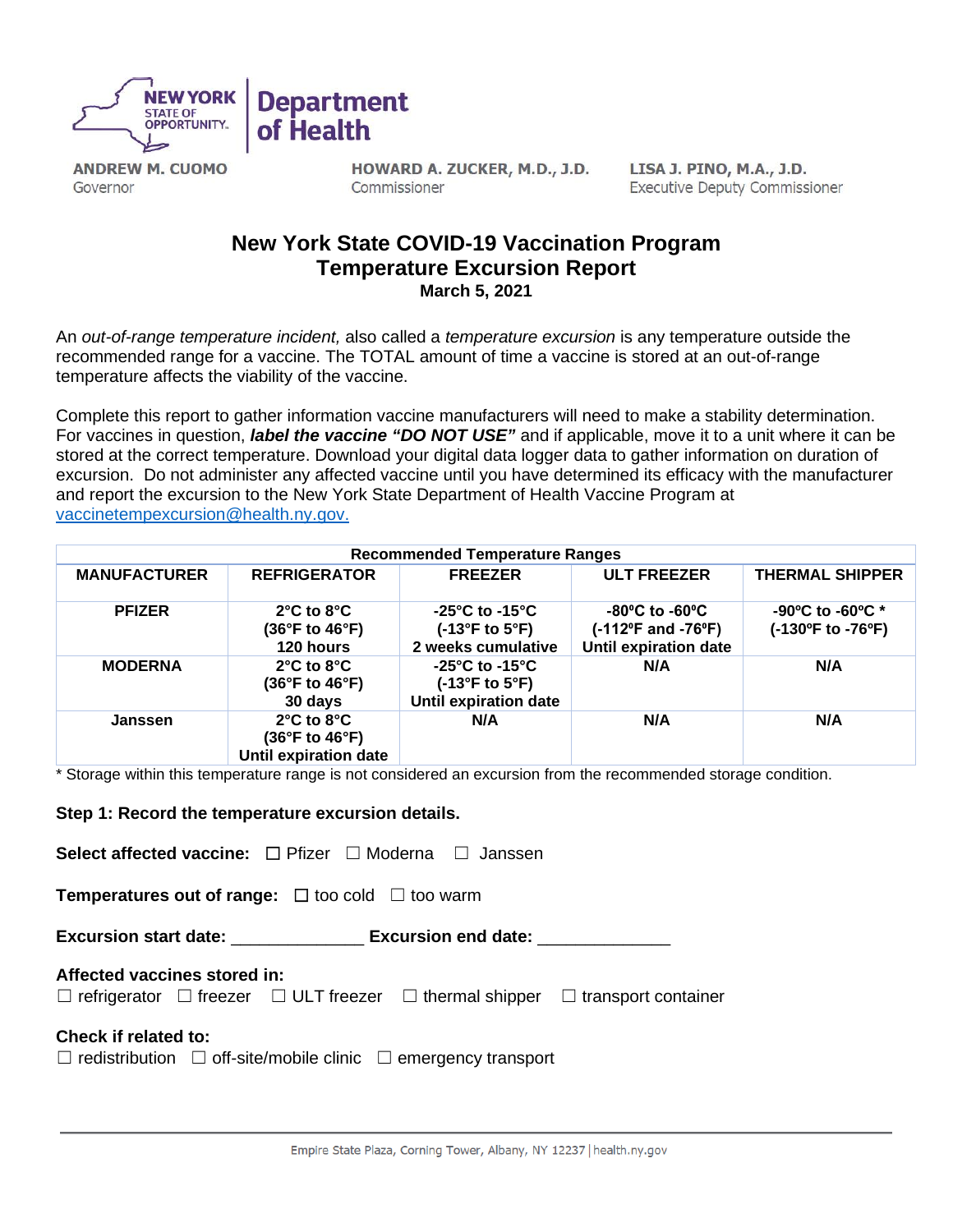| What was the warmest temperature: _______________    |  |
|------------------------------------------------------|--|
| What was the coldest temperature: ______________     |  |
| Total duration of excursion: ___________(hrs./mins.) |  |
|                                                      |  |
|                                                      |  |

## **Were affected vaccines involved in a previous temperature excursion?** □ No □ Yes, date:

This information must be communicated to the manufacturer as part of the viability determination.

## **Step 2: Record manufacturer's stability determination.**

- Contact the vaccine manufacturer using phone information below.
- Request a case number/reference number for your call and document the number provided.
- Communicate information about this and any prior excursions affecting these doses
- Request stability letters of electronic reports from the manufacturers; keep for your records for three years.
- Document the manufacturer's resolution on this form.

| <b>MANUFACTURER</b> | <b>Phone</b>             | <b>Doses</b><br>Administered? | <b>Stability</b><br><b>Determination</b> | <b>Case or Reference</b><br># |
|---------------------|--------------------------|-------------------------------|------------------------------------------|-------------------------------|
| <b>PFIZER</b>       | 800-666-7248<br>option 8 | $\Box$ Yes $\Box$ No          | $\Box$ May use<br>$\Box$ May not use     |                               |
| <b>MODERNA</b>      | 833-272-6635             | $\Box$ Yes $\Box$ No          | $\Box$ May use<br>$\Box$ May not use     |                               |
| <b>JANSSEN</b>      | 1-800-565-4008           | $\Box$ Yes $\Box$ No          | $\Box$ May use<br>$\Box$ May not use     |                               |

# **Resolution: \_\_\_\_\_\_\_\_\_\_\_\_\_\_\_\_\_\_\_\_\_\_\_\_\_\_\_\_\_\_\_\_\_\_\_\_\_\_\_\_\_\_\_\_\_\_\_\_\_\_\_\_\_\_\_\_\_\_\_\_\_\_\_\_\_\_\_\_\_\_\_\_\_\_\_**

## **Step 3: Determine viability.**

If manufacturer determines vaccines are okay to use:

- Remove "DO NOT USE" sign and alert your supervisor. Vaccines are okay to administer.
- If manufacturer determines vaccines **may not** be viable and are NOT okay to use:
	- Dispose of the non-viable vaccine as medical waste, such as by placing in a sharps container.

 **\_\_\_\_\_\_\_\_\_\_\_\_\_\_\_\_\_\_\_\_\_\_\_\_\_\_\_\_\_\_\_\_\_\_\_\_\_\_\_\_\_\_\_\_\_\_\_\_\_\_\_\_\_\_\_\_\_\_\_\_\_\_\_\_\_\_\_\_\_\_\_\_\_\_\_**

 **\_\_\_\_\_\_\_\_\_\_\_\_\_\_\_\_\_\_\_\_\_\_\_\_\_\_\_\_\_\_\_\_\_\_\_\_\_\_\_\_\_\_\_\_\_\_\_\_\_\_\_\_\_\_\_\_\_\_\_\_\_\_\_\_\_\_\_\_\_\_\_\_\_\_\_**

• Document wasted doses in NYSIIS.